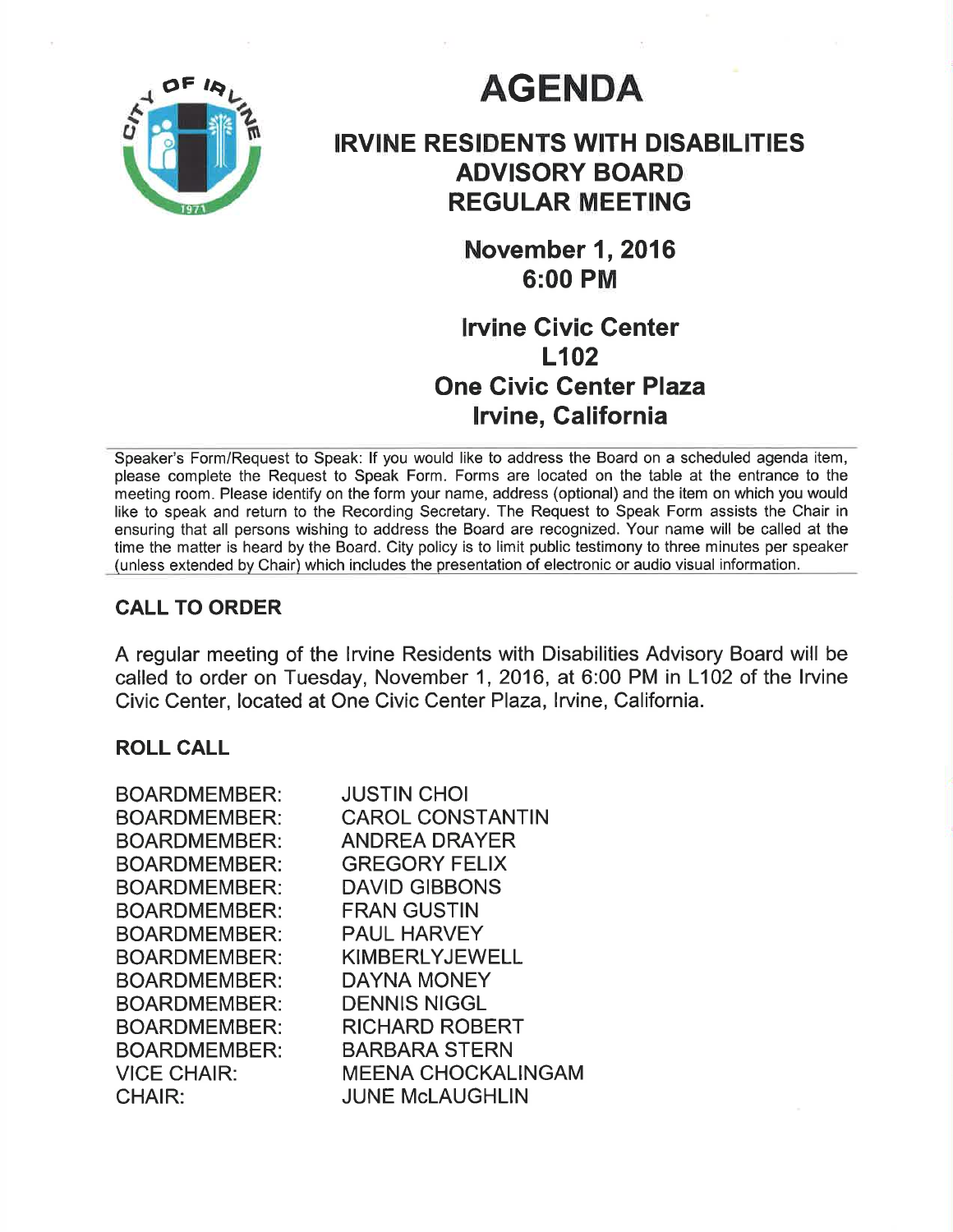### PLEDGE OF ALLEGIANCE

### INTRODUCTIONS

New Board members: Justin Choi, Carol Constantin, Dayna Money.

### PRESENTATIONS

Overview of Accessibility Standards in the Built Environment – Joe Kirkpatrick, C.B.O., S.E., Manager of Building and Safety Division/Chief Building Official

### ANNOUNCEMENTS/COMMITTEE REPORTS/BOARD REPORTS

Announcements are for the purpose of presenting brief comments or reports, are subject California Government Code Section 54954.2 of the Brown Act and are limited to 15 minutes per meeting.

#### Announcements/Reports

- <sup>1</sup>. Staff Announcements/Reports
	- Reminder no meeting in December
	- Disability Services Program update
- 2. Boardmember Announcements/Reports

#### **Committee Announcements/Reports**

3. Community Awards Program

### ADDITIONS AND DELETIONS TO THE AGENDA

Additions to the agenda are limited by California Government Code Section 54954.2 of the Brown Act and for those items that arise after the posting of the Agenda and must be acted upon prior to the next Board meeting.

#### PUBLIC GOMMENTS

Any member of the public may address the Board on items within the Board's subject matter jurisdiction but which are not listed on the Agenda during PUBLIC COMMENTS. However, no action may be taken on matters that are not part of the posted agenda. PUBLIC COMMENTS are scheduled for 30 minutes and are limited to 3 minutes per person. lf you wish to speak, please complete a Speaker's Form and submit it to the Recording Secretary

### BOARD BUSINESS

### 1. APPROVAL OF IRVINE RESIDENTS WITH DISABILITIES ADVISORY BOARD MINUTES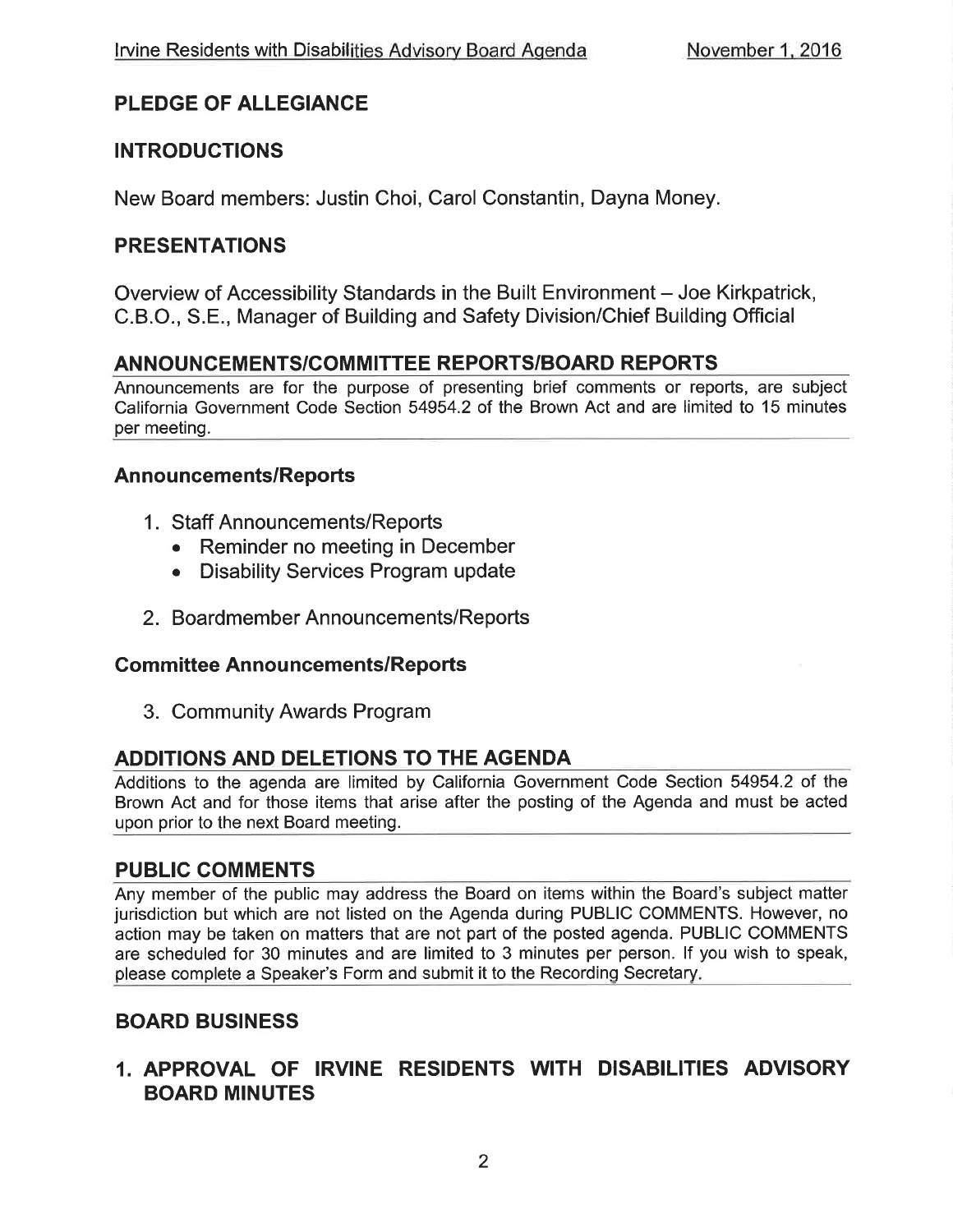AGTION: Approve minutes of the lrvine Residents with Disabilities Advisory Board regular meeting held October 4,2016.

### 2. PROPOSED IRVINE RESIDENTS WITH DISABILITIES ADVISORY BOARD 2017 MEETING SCHEDULE

AGTION: Approve the proposed lrvine Residents with Disabilities Advisory Board 2017 meeting schedule.

### BOARD DISCUSSION

Needs Assessment Request for Proposal Update

ADJOURNMENT to an lrvine Residents with Disabilities Advisory Board regular meeting, Tuesday, January 3, 2017, 6:00 p.m., lrvine Civic Center, Conference Training room, 1 Civic Center Plaza, Irvine, California.